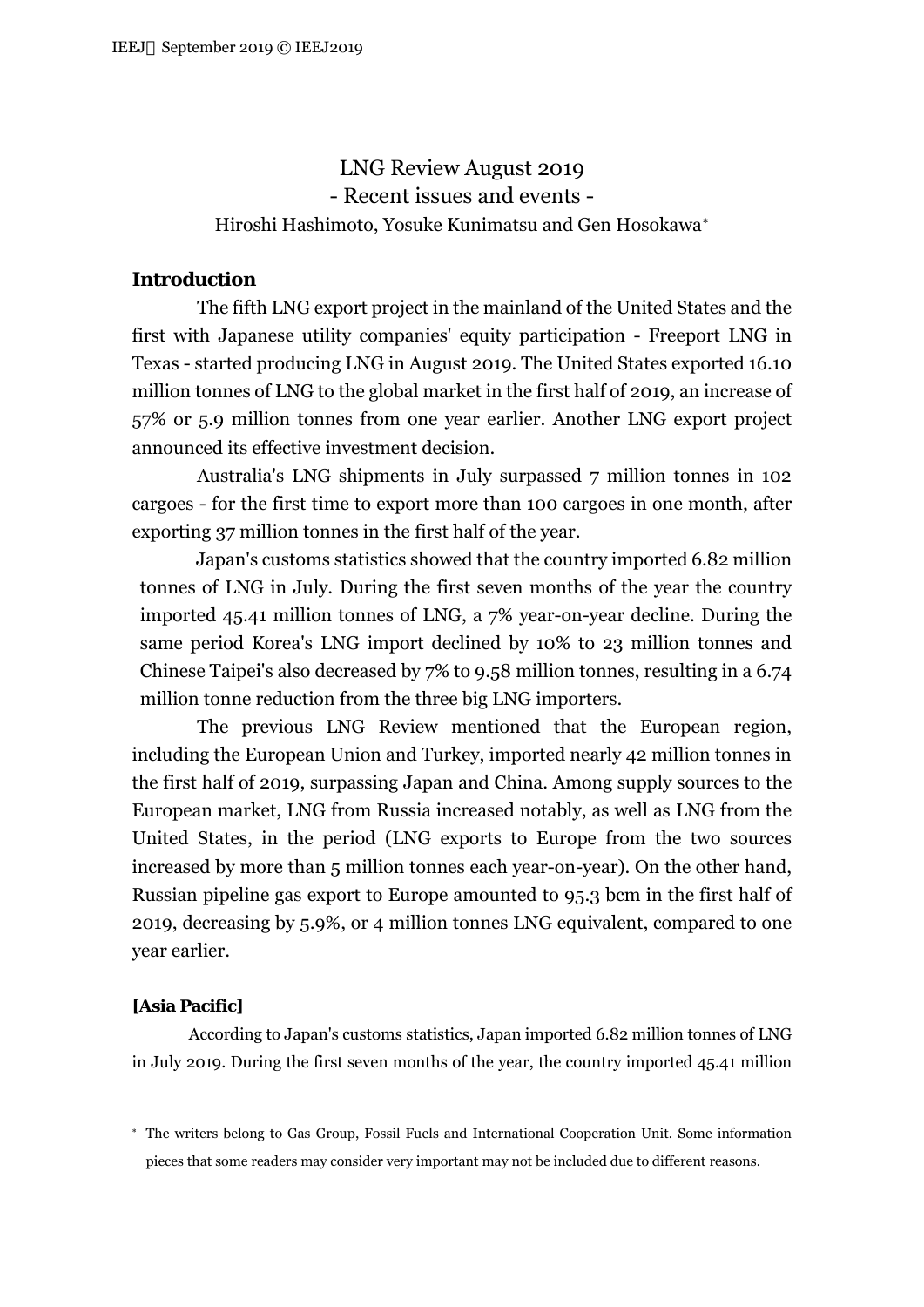tonnes of LNG, which was 7% smaller than one year earlier. In July, 70,560 tonnes of LNG was delivered from China at the Chita terminal near Nagoya.

Singapore's Sinanju Logistics Services entered into a two-year time charter agreement with ExxonMobil for a new-build bunker tanker five months ahead of commencing operations. The 7,990 dwt newbuilding will be the first bunker tanker for Singapore and Sinanju, to be powered mainly by LNG. The tanker will deliver ExxonMobil's new EMF.5™ Engineered Marine Fuels to ocean-going vessels within Singapore port limits from the first quarter of 2020.

The LNG terminal of First Gen Corporation was declared an energy project of national significance (EPNS) by the Energy Investment Coordination Council (EICC) of the Department of Energy (DOE). In March 2019, FGEN LNG received the formal approval of its application for a notice to proceed (NTP) from the DOE. Meanwhile, Philippines' Centralized Review and Evaluation Committee (C-REC) of DOE endorsed the issuance of a notice-toproceed (NTP) for the proposed floating storage regasification unit (FSRU) of Excelerate Energy.

China imported 7.894 million tonnes of natural gas in July 2019 and 54.74 million tonnes during the first seven months of the year, a 10.8% year-on-year increase, according to the customs statistics. According to NDRC (National Development and Reform Commission), China's natural gas consumption during the first seven months of 2019 increased by 10.9% year-on-year to 174.4 bcm, while its domestic natural gas production increased by 10.3% to 100.1 bcm.

China's local distribution company Shenzhen Gas started importing its first LNG cargo into its own regasification terminal.

Mayer Brown has advised CLP Power Hong Kong Limited in connection with an offshore LNG terminal project, which involves the use of floating storage and regasification unit (FSRU) technology. The FSRU will supply natural gas to Castle Peak Power and Hongkong Electric. Mayer Brown advised CLP Power Hong Kong Limited on the FSRU charter and regasification agreements and operation and maintenance services to be provided to the offshore LNG terminal with Mitsui OSK Lines (MOL).

The Australia's Liberal-National Government said it will help secure gas supplies, put downward pressure on prices and encourage new investment in gas supplies. First, the Government will bring forward the scheduled review of the Australian Domestic Gas Security Mechanism (ADGSM) to 2019. Second, the Government will consider options to establish a prospective national gas reservation scheme. Third, the government will increase transparency and supply in the gas market.

The Australian Government released the March 2019 Quarterly Update of Australia's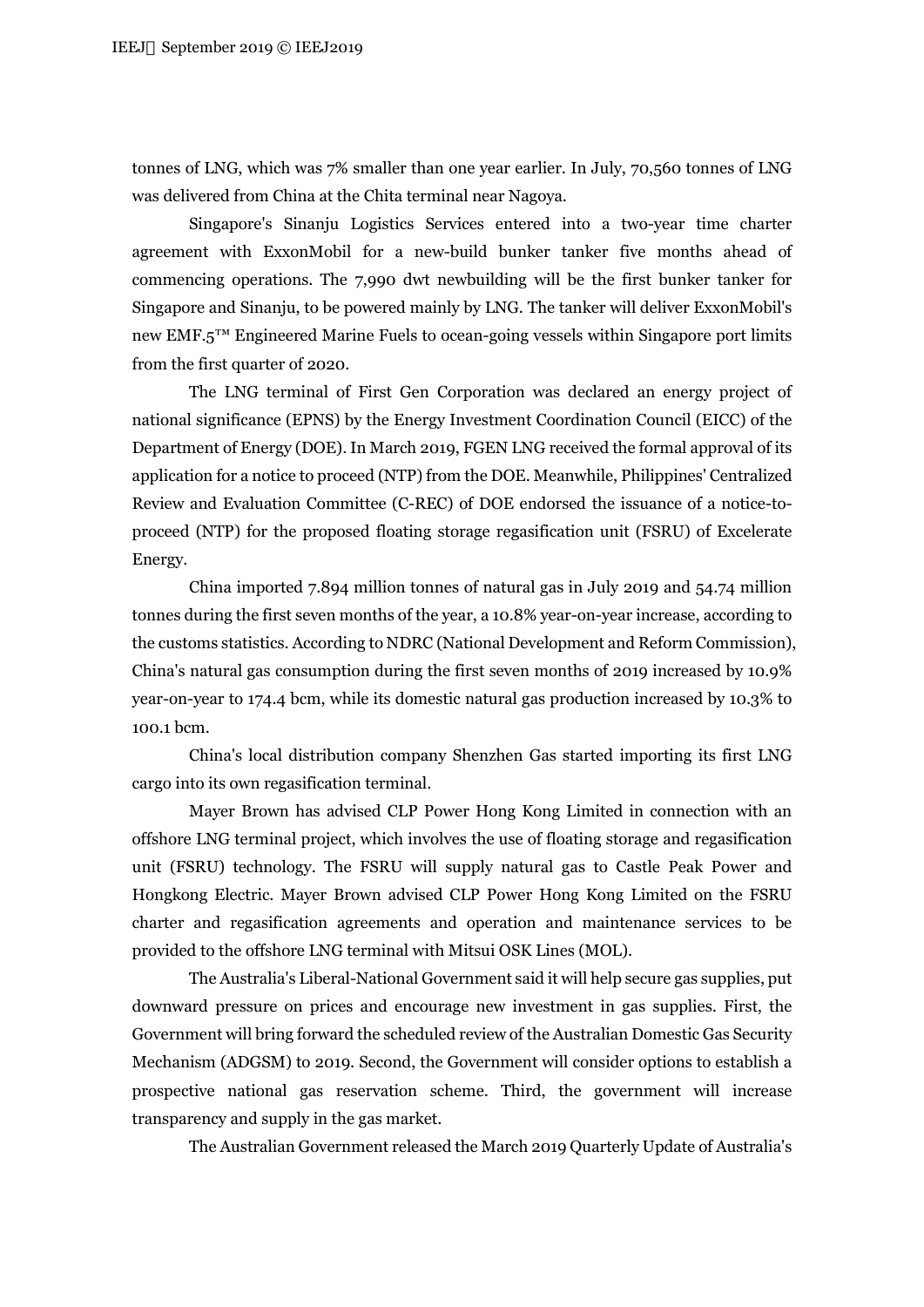National Greenhouse Gas Inventory. According to the report, emissions for the year to March 2019 are up 0.6% or 3.1 Mt CO2-e. This increase is more than accounted for by a 4.7 Mt CO2 e increase in LNG production related emissions, as LNG exports increased 18.8%. Australia's LNG exports for the year to March 2019 are estimated to have the potential to reduce global emissions by up to 152 Mt CO2-e, or up to 28% of Australia's annual emissions.

Shell entered into a Scheme Implementation Deed to acquire 100% of the shares in ERM Power (ERM), a leading commercial and industrial (C&I) electricity retailer in Australia. ERM is also an electricity generator, owning and operating two gas-fired generation plants. The acquisition is expected to be completed before the end of 2019.

Australia's New South Wales government said it will fast track its review of the Newcastle GasDock LNG project, proposed by a Korean firm EPIK. The project was declared "critical state significant infrastructure".

Chevron Australia and the Gorgon Joint Venture participants announced the startup and operation of the carbon dioxide injection system at the Gorgon natural gas facility. Once fully operational, the carbon dioxide injection facility will reduce Gorgon's greenhouse gas emissions by about 40%, or more than 100 million tonnes over the life of the injection project.

#### **[North America]**

Based on information distributed by the Department of Energy (DOE), the United States exported 47 cargoes, or 2.95 million tonnes, of LNG in June 2019, up from 23 cargoes in June 2018, or 93% more in volumes; top 5 destinations were Korea, Chile, Mexico, Japan, and Spain. During the first half of 2019, the United States exported 57%, or 5.88 million tonnes, more than a year ago, totalling 16.10 million tonnes. More LNG has exported to European countries so far in 2019.

According to the Energy Information Administration (EIA), natural gas deliveries to facilities producing LNG for export set a monthly record in July 2019, averaging 6.0 billion cubic feet per day (Bcf/d) - 7% of the total dry natural gas production.

The head of the Export-Import Bank of the United States (EXIM) discussed ways EXIM can assist with increasing the volume of domestic LNG exports, with representatives from the American Petroleum Institute, Center for Liquefied Natural Gas, LNG Allies, and the United States Chamber of Commerce.

The staff of the Federal Energy Regulatory Commission (FERC) prepared an environmental assessment (EA) for the Third Berth Expansion Project (Project), proposed by Sabine Pass LNG, L.P. The FERC staff concludes that approval of the proposed Project, with appropriate mitigating measures, would not constitute a major federal action significantly affecting the quality of the human environment. FERC issued a letter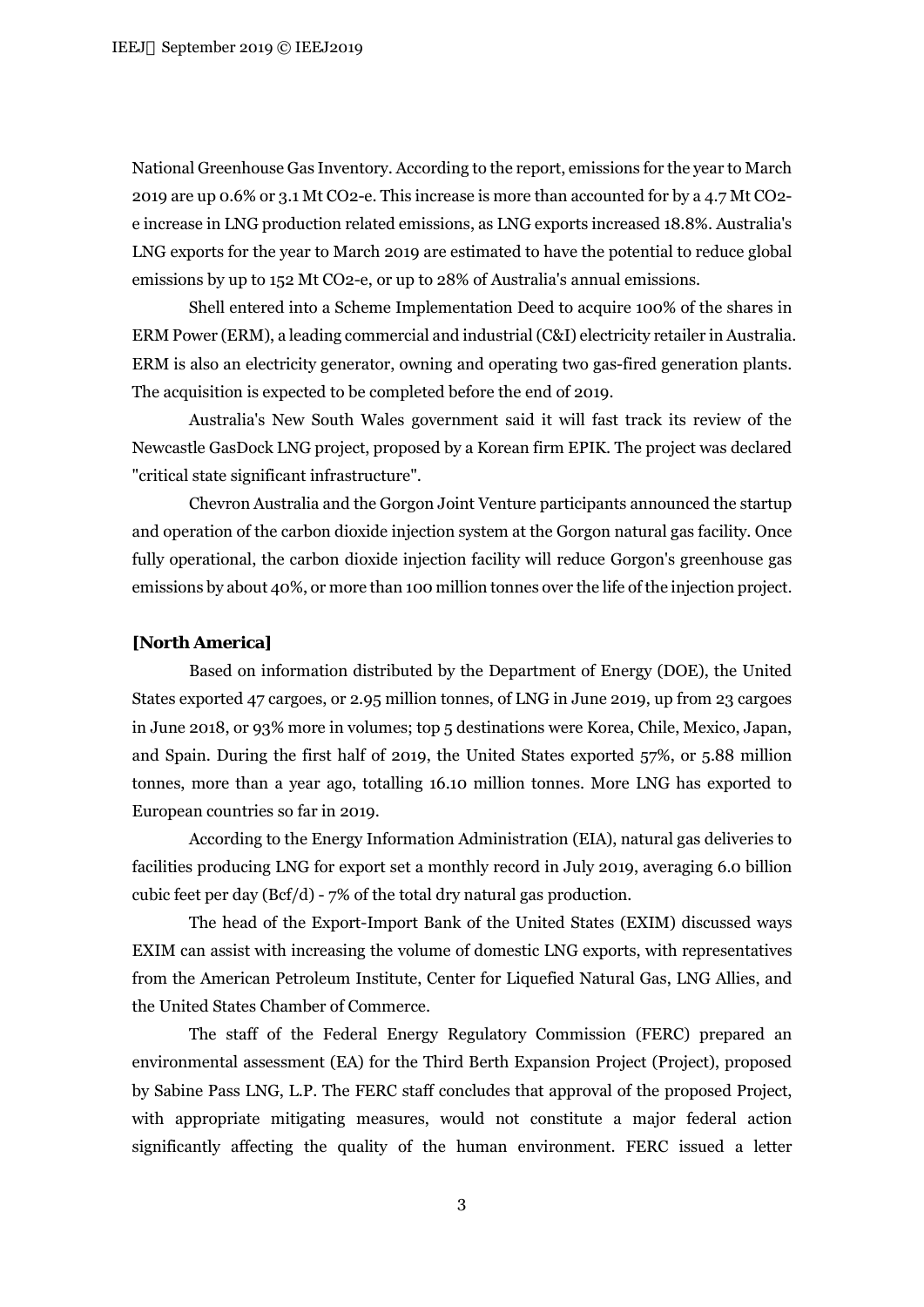authorizing Corpus Christi Liquefaction, LLC (CCL) to commence service for liquefaction and export activities from Train 2 facilities at CCL's terminal in Corpus Christi, Texas.

McDermott announced the beginning of commercial operation with Train 1 by joint owners Sempra LNG, Total, Mitsui & Co., and Japan LNG Investment.

Osaka Gas, JERA, and contractors McDermott, Chiyoda and Zachry, announced that Train 1 of the Freeport LNG project on Quintana Island in Freeport, Texas, begun producing LNG. The first cargo is expected shortly.

Kinder Morgan filed a request with FERC to start the first of 10 planned liquefaction units on Elba Island. The project uses a new technology, developed by Shell, called Movable Modular Liquefaction System. When finished there will be 10 small-scale liquefaction trains.

According to the company's investor presentation, NextDecade expects to receive FERC authorisation on its Rio Grande LNG project by the third quarter and plans to make a final investment decision (FID) by the fourth quarter of 2019.

Venture Global LNG announced the closing of the project financing for the Calcasieu Pass LNG facility and associated TransCameron pipeline in Cameron Parish, Louisiana. Fullsite construction has been underway since February 2019, and the project is expected to reach its Commercial Operations Date (COD) in 2022. Stonepeak Infrastructure Partners provided a USD 1.3 billion equity investment for the project. The lender group for the USD 5.8 billion construction financing includes the world's leading project finance banks.

Commonwealth LNG filed an application with FERC for authorization to construct and operate an LNG export plant consisting of six liquefaction trains, each with a design production capacity of approximately 1.4 million tonnes per year; six LNG storage tanks; one marine loading berth; and a 3.04-mile (4.89 km) long, 30-inch diameter pipeline, among other facilities. The facility will have a peak capacity of up to 9.5 million tonnes per year of LNG. The facility will be located in Cameron Parish, Louisiana, on the west side of the Calcasieu Ship Channel near its entrance to the Gulf of Mexico.

Golar LNG decided not to go ahead with plans to jointly develop a floating LNG (FLNG) export project off the coast of Louisiana, with Delfin Midstream. The Delfin LNG facility would include four FLNG vessels capable of exporting up to 13 million tonnes per year of LNG. Golar entered into a joint development agreement for Delfin LNG in 2017.

Occidental Petroleum completed its acquisition of Anadarko Petroleum.

BP agreed to sell its entire business in Alaska to Hilcorp Alaska, based in Anchorage, Alaska. Hilcorp will purchase all of BP's interests in the state for a total consideration of USD 5.6 billion. The sale will include BP's entire upstream and midstream business in the state, including BP Exploration (Alaska) and BP Pipelines (Alaska) interest in the Trans Alaska Pipeline System (TAPS).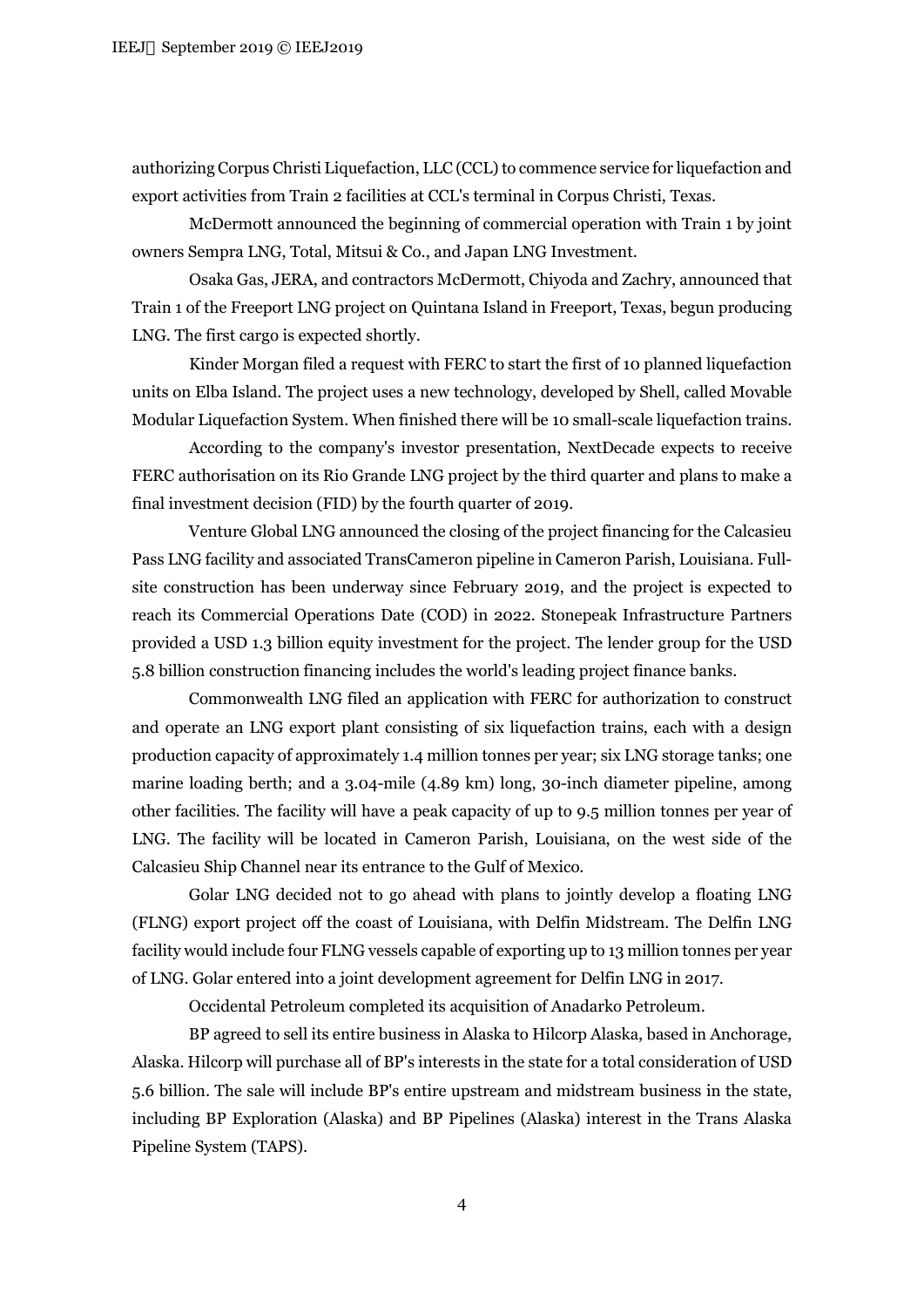The Canadian Environmental Assessment Agency (CEAA) commenced an environmental assessment of the Kitimat LNG Expansion Project and the Minister of Environment and Climate Change approved the substitution of the federal environmental assessment process by that of the Government of British Columbia for this project. KM LNG Operating General Partnership is proposing to expand the Kitimat LNG Project at Bish Cove, near Kitimat, British Columbia. As proposed, the Kitimat LNG Expansion Project would increase the facility's LNG production capacity by more than 50%, to 18 million tonnes per year. The expansion would include the addition of a third LNG train, an LNG containment tank, marine berth infrastructure, and increased shipping.

#### **[Africa]**

Eni's affiliate NAOC (Eni 20%, operator, NNPC 60%, Oando 20%) made a significant gas and condensate find in the deeper sequences of the Obiafu-Obrikom fields, in OML61, onshore Niger Delta. The well can deliver in excess of 100 million standard cubic feet/day of gas and 3,000 barrels/day of associated condensates, and will be immediately put on-stream to increase NAOC's gas production.

The board of directors of the Export-Import Bank of the United States (EXIM) voted to notify the United States Congress, pursuant to the EXIM charter, of its consideration of a USD 5 billion direct loan to support the export of United States goods and services from multiple states for the development and construction of an integrated LNG project located on the Afungi Peninsula in northern Mozambique. These exports are facing direct competition from financing offered by foreign export credit agencies. The borrower would be Mozambique LNG1 Financing Company.

### **[Europe / Russia]**

According to Russian newspaper "Коммерсантъ", Gazprom may face decline of gas exports to non-CIS countries (= Europe) in August 2019, due to the filling of European gas storages and competition from LNG.

Russia's Yamal LNG announced that the latest Arc7 ice-class tanker loaded the 273rd cargo as the project reached 20 million tonnes of LNG produced since the start-up of Train 1 in December 2017.

Saipem reached an agreement with Technip and NIPIgaspererabotka to participate in the Joint Venture for the realization of the Arctic LNG2 project. It comprises the detailed design, procurement, fabrication, construction, commissioning and start-up of three LNG trains, each with a capacity of approximately 6.6 million tonnes per year, which will be installed on Concrete Gravity Based Structures (GBS). Saipem is currently designing and